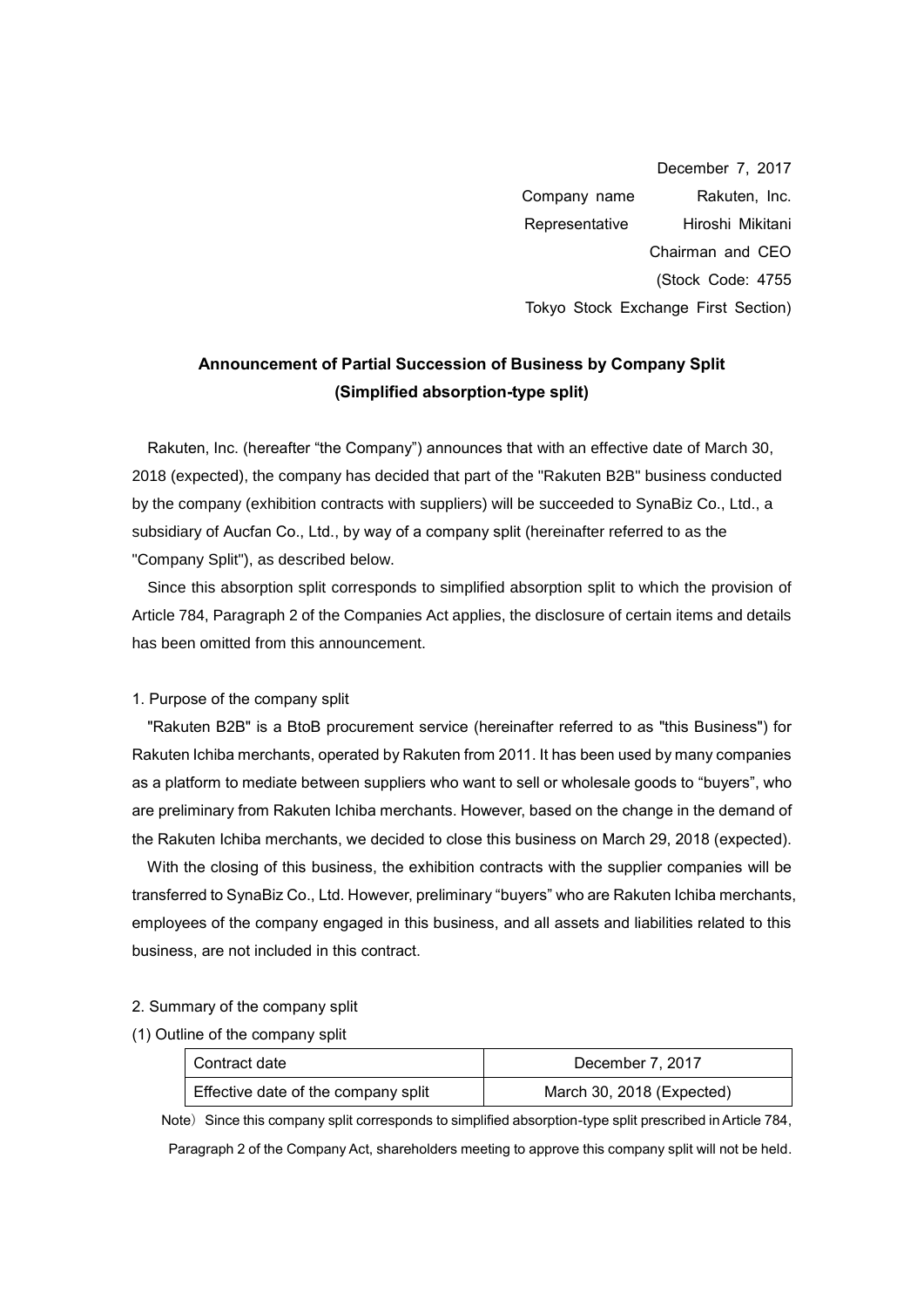### (2) Split method

An absorption-type company split in which the Company is the splitting company and SynaBiz Co., Ltd is the successor company.

(3) Details of allotments related to the company split

The Company plans to receive a payment of JPY 3 million from SynaBiz Co., Ltd as a consideration of the company split.

- (4) Handling of subscription rights to shares and bonds accompanying the company split There is no corresponding matter.
- (5) Increase / Decrease of capital

There will be no change in the company's capital stock.

(6) Rights and obligation to be succeeded

 Rights and obligation such as assets, liabilities and contractual positions regarding the company split which is prescribed in absorption-type company split contract will be succeeded.

### (7) Prospect of fulfillment of obligations

The company split has no impact on the successor company's ability to fulfill obligations.

## 3.Evidence of allotments related to the company split

Calculation of money to be delivered by this Business in this absorption split was decided through consultation and negotiation with Aucfan Co., Ltd and SynaBiz Co., Ltd.

|                | Successor company in          | Splitting company in absorption- |
|----------------|-------------------------------|----------------------------------|
|                | absorption-type split         | type split                       |
| Company name   | SynaBiz Co., Ltd.             | Rakuten, Inc.                    |
| Head office    | 1-14-6 Dogenzaka, Shibuya-ku, | 1-14-1 Tamagawa,                 |
|                | Tokyo                         | Setagaya-ku, Tokyo               |
| Representative | Shuichi Takenaga              | Hiroshi Mikitani                 |
|                | Representative Director       | Chairman, President and CEO      |

4. Overview of companies involved in the company split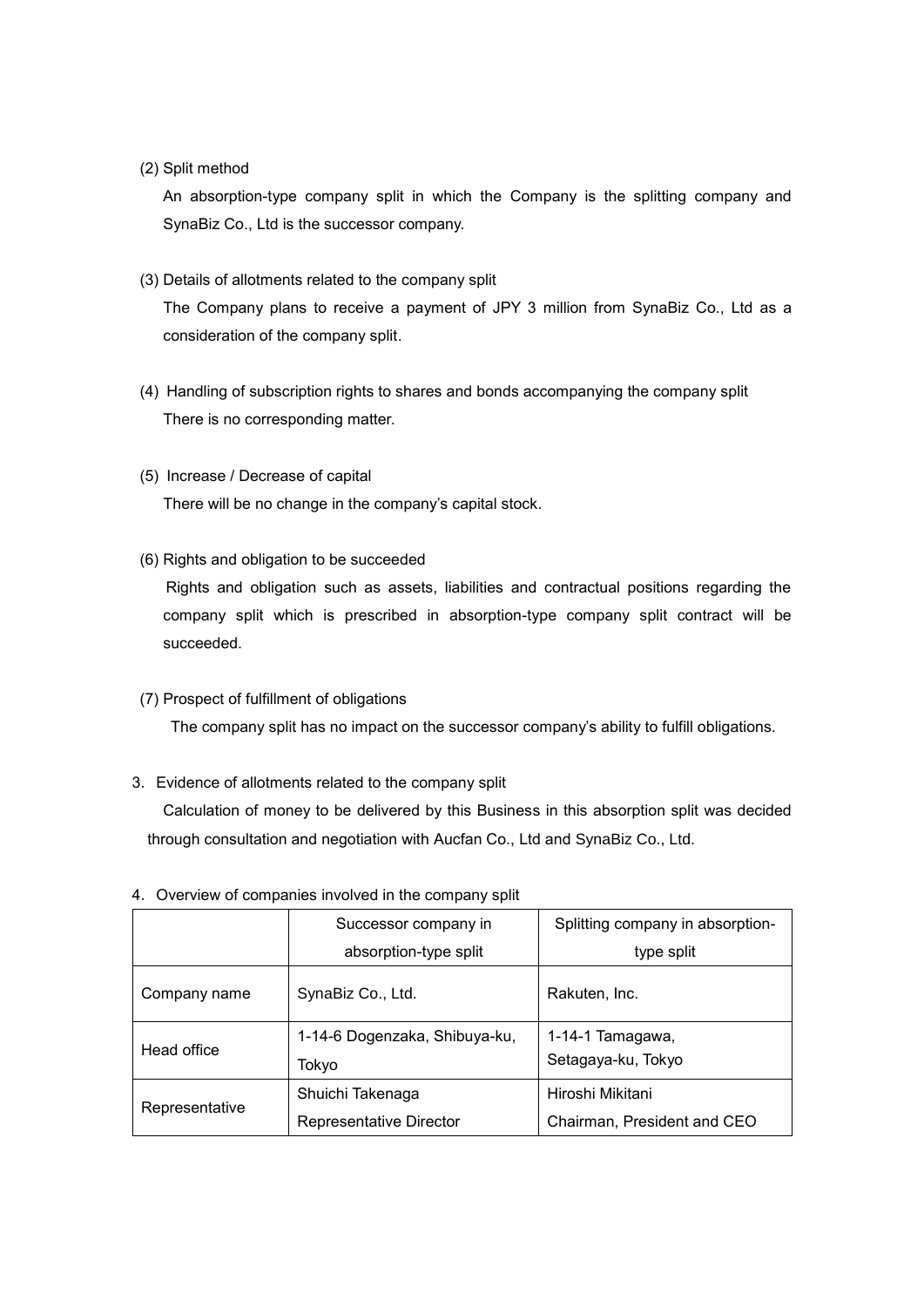| Main business         | <b>B2B Marketplace Business</b> | Internet Services Company   |
|-----------------------|---------------------------------|-----------------------------|
| Capital (million yen) | 50                              | 205,924                     |
| Date of               | July 1, 2015                    |                             |
| establishment         |                                 | February 7, 1997            |
| Outstanding no. of    | 1000 shares                     | 1,434,573,900 shares        |
| shares                |                                 |                             |
| Fiscal year end       | September 30                    | December 31                 |
| Major shareholders    |                                 | Crimson Group, LLC<br>15.8% |
| and percentage of     | Aucfan Co., Ltd. 100%           |                             |
| shares held           |                                 | Hiroshi Mikitani 12.3%      |

#### Business results

|                                                   | Rakuten, Inc.                |  |
|---------------------------------------------------|------------------------------|--|
|                                                   | (Consolidated, IFRS)         |  |
| Fiscal year                                       | Year ended December 31, 2016 |  |
| Total equity attributable to owners of the parent |                              |  |
| company (million yen)                             | 680,247                      |  |
| Total assets (million yen)                        | 4,604,672                    |  |
| Total equity attributable to owners of the parent | 476.89                       |  |
| company per share (yen)                           |                              |  |
| Revenue (million yen)                             | 781,916                      |  |
| Operating Income (million yen)                    | 77,977                       |  |
| Income before income tax (million yen)            | 73,923                       |  |
| Net income attributable to owners of the parent   |                              |  |
| company (million yen)                             | 37,995                       |  |
| Net income attributable to owners of the parent   | 26.65                        |  |
| company per share (yen)                           |                              |  |

|                              | SynaBiz Co., Ltd.             |
|------------------------------|-------------------------------|
|                              | (Non-consolidated)            |
| Fiscal year                  | Year ended September 30, 2017 |
| Total equity (thousand yen)  | 924,486                       |
| Total assets (thousand yen)  | 1,166,734                     |
| Total equity per share (yen) | 924,486.79                    |
| Revenue (thousand yen)       | 1,518,086                     |